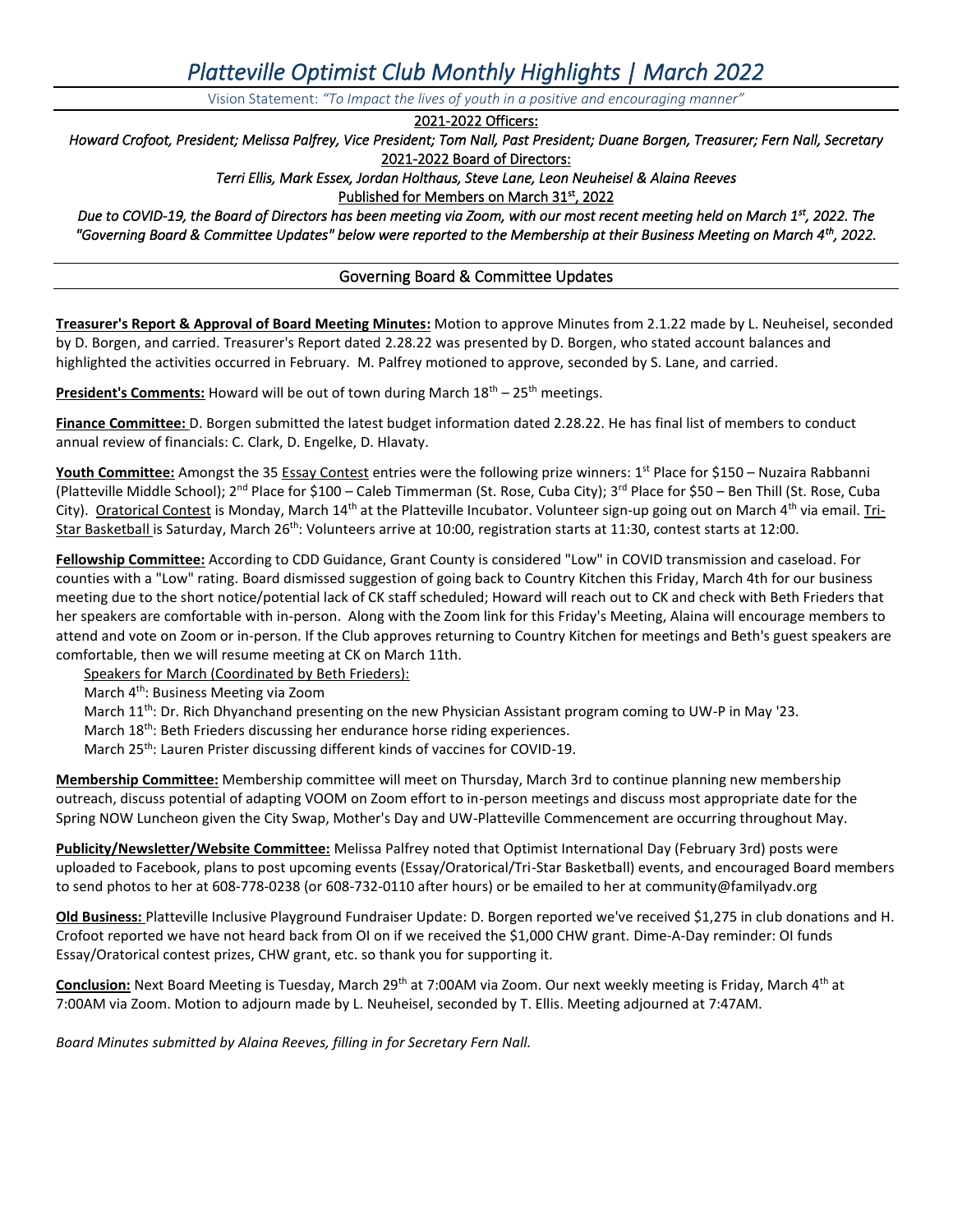# MARCH 4<sup>th</sup>, 2022 – MARCH BUSINESS MEETING

**Attendance:** There were 26 members who attended including: Carley Borcherding, Duane Borgen, Paul & Christine Budden, Charlie Clark, Howard Crofoot, Hap Daus, Terri Ellis, Deb & Steve Elvidge, Mark Essex, Beth Frieders, Bob Hundhausen, Maggie Kleisath, Steve & Maxine Lane, Doug Martin, Fern & Tom Nall, Leon Neuheisel, Eileen Nickels, Melissa Palfrey, Alaina Reeves, Ernie Thalmann, Ron Weier, and Wayne Wodarz.

**Introduction:** Meeting called to order by President H. Crofoot at 7:01AM. Pledge of Allegiance was led by C. Borcherding, followed by the Optimist Creed led by S. Elvidge.

# **Announcements:**

- This is the fourth of our VOOM on Zoom meetings.
- Caring Concerns for Our Members:
	- o Bob Weier, Doreen Hlavaty, Tom Nall, Charlie Clark, and Fern Nall
	- o Joan Bahr has been taken home to be comfortable. She and her family are in our thoughts and prayers.
- Special Dates to Remember this Week:
	- $\circ$  Member Birthdays: Jen Schweigert (March 3<sup>rd</sup>)
	- o Membership Anniversaries: Tom Jonas (March 1, 1972); Duane Borgen (March 1, 1980); Phil Swift (March 1, 1981); Hap Daus (March 1, 1988); Kevin Haertzen (March 4, 2013); George Byykkonen (March 5, 1997) and Howard Crofoot (March 5, 1997)

**Board of Directors Meeting Report & Comments:** H. Crofoot reviewed the March Board and Committee Updates as noted on pages 1-2. Members discussed items and approved the Board's motions as follows:

- **Treasurer's Report** 2.28.22 presented by D. Borgen. M. Essex motioned to approve with a second from M. Lane.
- **Finance Committee:** D. Hlavaty, D. Engelke & C. Clark were approved as the annual internal review team.
- **Youth Committee:** Oratorical Contest: Volunteer Sign-up will be emailed out this afternoon. W. Wodarz gave update on judges who've volunteered: Charlie Clark, Madge Neuheisel, and Annette Carroll (schoolteacher at Iowa Grant). The Tri-Star Basketball: March 26<sup>th</sup>; Optimists show up at 10, Registration starts at 11:30, contest begins at 12:00.
- **Community Service Committee:** Nothing to Report.
- **Fellowship Committee:** H. Crofoot extended thank you to Beth Frieders for coordinating March Speakers. The Board discussed the future location of our meetings at length after H. Crofoot presented the latest statistics for cases. The Board made no recommendation. All March speakers can do either zoom or in person. An email was sent to membership to participate in today's meeting or email A. Reeves by 7:30AM if they wish to vote on resuming in-person meetings. Participants had the option of participating in a poll to vote on this topic. Across the 18 participants who voted on Zoom and 6 emails received prior to 7:30 this morning, the vote was 22 to 2, in favor of returning to Country Kitchen.
- **Membership Committee:** Membership committee met on Thursday, March 3rd to continue planning new membership outreach, discuss potential of adapting VOOM on Zoom effort to in-person meetings and discuss most appropriate date for the Spring NOW Luncheon given the City Swap, Mother's Day and UW-Platteville Commencement are occurring throughout May. They recommend June 11 at First English Lutheran Church between 11 AM and 1 PM.
- **Publicity/Newsletter/Website Committee:** M. Palfrey shared same announcement published on page 2.
- **Cheese Curd Committee:** Nothing to Report; Meeting scheduled for March 9th at 5:30PM.

# **Old Business:** Nothing to Report

**New Business**: M. Lane asked about the possibility of doing a hybrid Zoom/In-person meetings going forward. H. Daus and M. Palfrey will research the technology needed and the internet connection at CK to see if this is possible. **Conclusion:** H. Daus motioned to adjourn meeting, seconded by T. Ellis. Meeting adjourned at 7:39AM.

*Minutes respectfully submitted by Alaina Reeves (helping for Secretary Fern Nall)*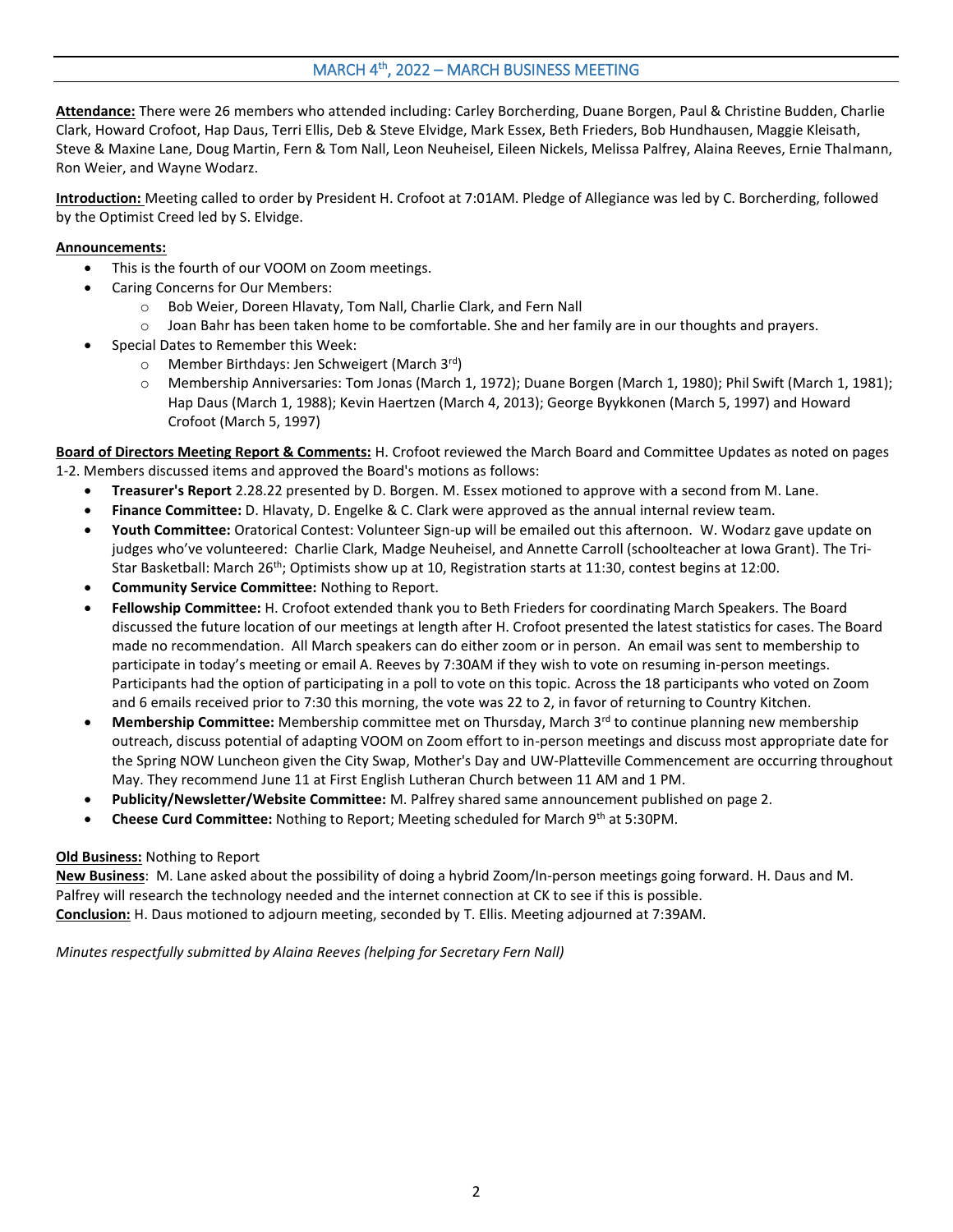# MARCH 11th, 2022 – RICH DHYANCHAND, UW-PLATTEVILLE PHYSICIAN ASSISTANT PROGRAM

**Attendance:** There were 25 members, 1 FOO and 2 Guests including: Carley Borcherding, Chris & Paul Budden, Charlie Clark, Howard Crofoot, Hap Daus, Rich Dhyanchand (Guest), Terry Ellis, Steve & Deb Elvidge, Beth Frieders, Doreen Hlavaty, Bob Hundhausen, Maxine Lane, Bob Lowe (Guest), Eileen McCartney, Tim Murphy, Tom & Fern Nall, Leon Neuheisel, Melissa Palfrey, Alaina Reeves, Bob Stephens, Joy & Jerry Schewe, Ernie Thalmann, Gene Weber (FOO) and Wayne Wodarz.

**Introduction:** Meeting was called to order by H. Crofoot at 7:00AM. Members stood for the Pledge of Allegiance and Optimist Creed. We welcomed our guest speaker, Rich Dhyanchand, and Bob Lowe. Checks were presented to Bob Lowe, City Parks & Rec Director for \$300 towards "Every Child Plays" and \$350 to Soccer & Swim sponsorships; Melissa Palfrey/Family Advocates for \$600.

#### **Announcements:**

- Caring/Prayer requests for our members: Joan Bahr passed away Monday night. M. Lane sending a card from the club. Visitation is Sunday 3-6 at Melby. T. Nall announced he is cancer-free! F. Nall shared an update on her health.
- Membership Anniversary: Ron Weier joined on March 13<sup>th</sup>, 2009
- Howard passed around volunteer Sign-ups for Oratorical & Tri-Star Basketball Contests
- Jerry Schewe gave update on Dime a Day: Sent \$800 total to OI Foundation.
- Howard will be out of town for March  $18<sup>th</sup> 25<sup>th</sup>$  meetings. M. Palfrey will lead these meetings.
- Treasurer duties at In-Person Meetings: M. Lane is filling in for D. Borgen today, March  $11^{th}$ ; E. Engelke volunteered to fill in for D. Borgen on March 18<sup>th</sup> & 25<sup>th</sup>; D. Borgen may be back in April to resume in-person treasurer duties.
- "Hybrid" Meetings: M. Palfrey and H. Daus researched the ability to stream our meetings on Zoom. The equipment needed includes a pressure zone microphone and camera and would cost around \$500. Moving this discussion to the Board.

**Meeting Activities:** Mystery Greeter Chris Budden greeted Bob Hundhausen. Guest Bob Lowe drew B. Hundhausen's ticket in the joker draw, who drew a Jack of Diamonds. The Free Breakfast Draw absentees drawn were B. Deis and L. Schlager, and present members drawn were M. Palfrey and F. Nall. Hap Daus earned a sippy cup and Maxine collected \$5 for Name Tag Fines.

#### **Guest Speaker:** Rich Dyhandchand, UW-Platteville

*Rich is a native of Rockford, IL. After earning his medical degree, he worked at Pfizer for 5-6 years. He is currently an associate professor in the biology department at UW-Platteville and lives in Lancaster with his wife, 3 kids and dog. Dr. Dhyanchand has been in academia for 15 years, first at a community college in Rockford, IL, and then came to UW-Platteville in May of 2010. On campus, he teaches about human biology & pathology and advises students who are planning to pursue further education in medical, dental, or other related fields. For the past couple years, Rich has spent half of his time at work on program development to attract and recruit students to UW-Platteville including an advanced nursing partnership with UW-Oshkosh and an ultrasound technician program.* 

*A few years ago, UW-Platteville hosted a forum for rural medical/healthcare providers to attend and voice how UW-P could help local communities. Conversations held during this summit clearly identified a need for a Physician's Assistant Program in our rural area. A former colleague of Rich and Beth's, Virginia (Gin) Snyder, recommended a distant learning program via UW-Madison. In partnership with the University of Wisconsin-Madison Physician Assistant Program, students working towards this degree will be able to do so from right here on campus. The program will be called UW-Madison WisPACT @ UW-Platteville. With a focus on rural healthcare, the UW-Platteville program intends to address the need for more broad-based primary care providers in our area.* 

*Physician Assistants complete master programs that equip them to work autonomously, though collaborate as needed, with a practicing physician (M.D. / D.O.). Earning a Physician Assistance degree takes 6 years (4 years undergrad, 2 year program); a Medical Degree takes about 12 years. Rich described the 2-year PA program as a very fast-paced, compressed medical school, with the first year being didactic and the second year consisting of 8-week clinical rotations in internal medicine, family medicine, emergency medicine, surgery, and two other electives.* 

*Rich shared some visuals of their \$2.5M plans to transform the 1st floor of Ullrich Hall into the program's dedicated space. This space will include classrooms, labs, mock clinical exam rooms, faculty/staff offices, silent study and private student spaces. They have very recently submitted an ARC-PA application to a Distant Campus and Feasibility Study. Once the space is finished, it will need to be accredited by the ARC-PA. Pending accreditation, the program will begin hiring and training new faculty in Summer of 2022. Student interviews will begin in January of 2023, and the first cohort of 10 students will begin the program in May of 2023. In the meantime, Rich will be spending most of his summer weekdays up at UW-Madison observing how their PA program is taught. He is excited to bring this program to life at UW-Platteville next Spring!*

Conclusion: Next Week's Meeting is Friday, March 18<sup>th</sup> at 7:00AM at Country Kitchen – Beth Frieders will present on her endurance horse riding experiences. Meeting adjourned at 8:00AM.

#### *Minutes submitted by Alaina Reeves and Fern Nall*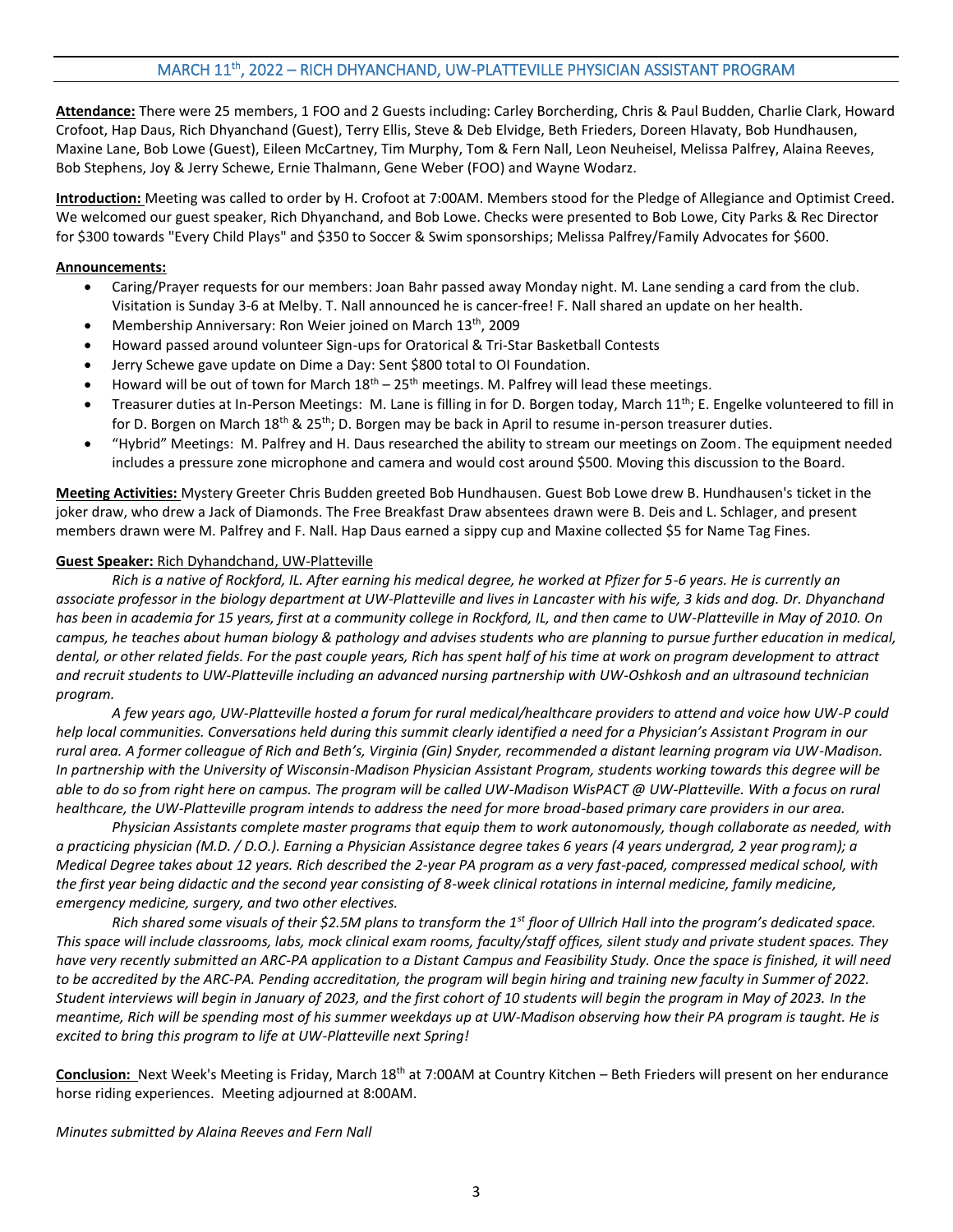# MARCH 18th, 2022 – BETH FRIEDERS on ENDURANCE HORSE RIDING

**Attendance:** Attendance: There were 23 in attendance: Tim Boldt, Carley Borcherding, Charlie Clark, Hap Daus, Deb Elvidge, Steve Elvidge, Dan Engelke, Eileen Engelke, Gary Engelke, Mark Essex, Beth Frieder, Bob Hundhausen, Fern Nall, Tom Nall, Leon Neuheisel, Melissa Palfrey, Alaina Reeves, Becky Schambow, Jerry Schewe, Bob Stephens, Ernie Thalmann, Gene Weber, Wayne Wodarz

**Introduction:** M. Palfrey (filling in for H. Crofoot) called the meeting to order at 7:00 AM. Members stood for the Pledge of Allegiance and Optimist Creed.

### **Announcements:**

Bob Hundhausen accepted our check for \$250 for the Platteville Community Arboretum. Special dates to remember included: Birthdays: Paul Budden and Jerry Schewe March 18th, Linda Thomas and Wayne Wodarz March 24<sup>th</sup>. Membership Anniversaries: William VanDeest on March 21, 2002, Doug Martin on March 23<sup>rd</sup>, 2005.

**Meeting Activities:** Mystery Greeter Steve Elvidge greeted Charlie Clark. Joker Draw: Bob Hundhausen won and drew the 7 of spades.

## **Old Business:**

- Tom Nall provided an update on the Oratorical Contest held of Monday, March 14th at the Incubator Center. Winners were 1st place, Nuzaira Rabbani from Platteville Middle School, 2nd place, Caleb Timmerman from St Rose, and 3rd place Treyton Furrer from St. Rose. The first and second place contestants will be going on to the district level to compete on May 14th at DeForest as there isn't a zone contest this year. The winners will be asked to present their speeches on April 29th. Thank you to the volunteers who helped all got everything taken care. The Judges were great.
- Tri-Star Basketball on Saturday March 26 at Bo Ryan Court at the UW-P Fieldhouse. Tim informed the club that everything is set with 10:00am set up and11:30 REGISTRATION 12:00 competition. Coach Gard plans to bring some students to talk to the participants.

#### **New Business:**

- The Club received the OI Foundation Childhood Health and Wellness grant for \$1,000 toward the Inclusive Playground. Photo op for the check presentation scheduled for April 8th.
- M. Palfrey announced that Family advocates received a grant of \$3.5 million and plan to build a new facility. She wrote the grant with the help of the city. Congratulations.

#### **Guest Speaker:** Beth Frieders, Fellow Optimist, sharing experience on Endurance Horse Riding

*Dr. Beth Frieders, an active member of our Club was born and raised on a hobby farm in Indiana where she grew to have a love of horses. During her years between college and graduate school Beth showed Arabian Horses. Beth received her PhD in Plant Sciences from the University of Minnesota and moved to Platteville in 1997 where she joined the Biology Department at UW-Platteville as a faculty member. She started competing in distance riding in 2013, and in 2021 she realized her dream by finishing a 100-mile ride. She has three horses and three cats at the present time.*

 *She presented a very interesting PowerPoint presentation about her experiences in horse distance riding and photos of her three horses, the equipment she uses to travel to the races, her participation in the races and people who race with her.*

 *Her three horses are Mickey (35 years old) and the mother of Fannie, Beth's second horse. She has had Fannie (22 years old) since birth, and Bunny, her third horse, who she got from her sister in 2016. Beth feels Fannie is the least athletically inclined, but does love trail riding. Bunny is a gifted athletic horse who loves to do distance riding but at times her challenging personality makes the ride very challenging for Beth.*

 *She started long-distance riding in 2013, and has gotten some friends involved in it, for example Donna Gavin a former Optimist member. Competitions run from April until October. There are 8 events held in Wisconsin at places such as North Kettle Moraine State Park, South Kettle Moraine State Park, and a private trail system by Necedah. This year she is sponsoring a distance ride in Avoca. Each event has rules for that riding event. All events are conducted by volunteers who mark the trails, make campground arrangements, provide riders with rules information, etc. In some cases, the riders or horses don't compete in hot weather because of heat exhaustion issues for the horse and the riders. Beth stressed that the health of the horses during competition is more important than the health of the riders. There are mandatory health checks throughout the ride for the horses*  and at the end the horses need to pass a final health check to qualify for awards. It is up to the rider and team members to make *sure the horses are feed, have water and take breaks during the ride. The team and riders must eat also so that they don't pass out during the ride. Levels of race competition include Limited Distance which are 25–35-miles, Endurance Rides, which are 50, 60, or 100 miles, and Novice distance rides.*

 *The schedule of each competition is usually about the same. The 40-60riders meet, socialize the night before, and have the horses ready for their vet checks in the morning. Your day usually starts at 5 or 6 am in the morning where riders will warm the horses up for 30 minutes. The riders themselves get 15 minute to warm up. Riders take to the trail at the pace the horse and rider*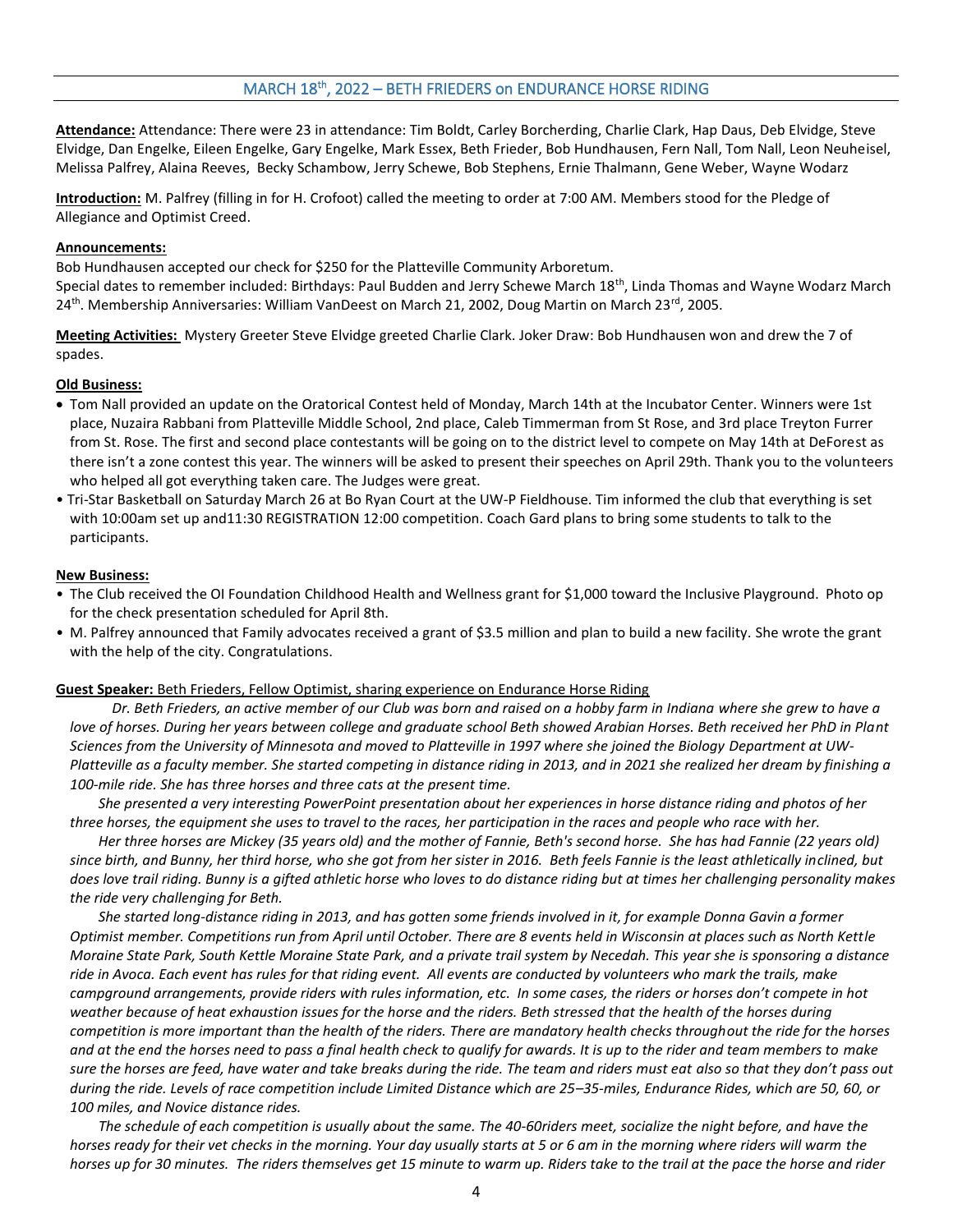*can endure. Riders may ride by themselves or in a cluster, in which case all ride the pace of the slowest horse. Your rate needs to be moderate throughout the trail for the health of the horse and riders around you. You stop for vet checks through the race. You*  and your horse may get separated during the race, but both of you must travel the entire trail together and end up at the finish line *together. Awards given for the event may be a bucket, t-shirt, handmade quilt, 6 pack lunch bag and ribbons. There is an organization to keep track of your ribbons and awards.*

 *Beth explained that this is the least expensive equestrian sport. You need time and money to train, travel, and compete. Costs include care of the horses and their saddles, which is expensive, the cost of your accommodations for the ride, and entrance fees for the rides. Beth owns 6 saddles ranging from \$1000-\$4,000 each. The more you participate in the sport the more you upgrade things. Beth started camping in a tent and now owns and travels with a truck and trailer.*

**Conclusion:** Conclusion:

- Next Week's Meeting: Friday, March 25th at 7:00AM at Country Kitchen
- Adjournment 8:08 am

*Minutes respectfully submitted by Fern Nall*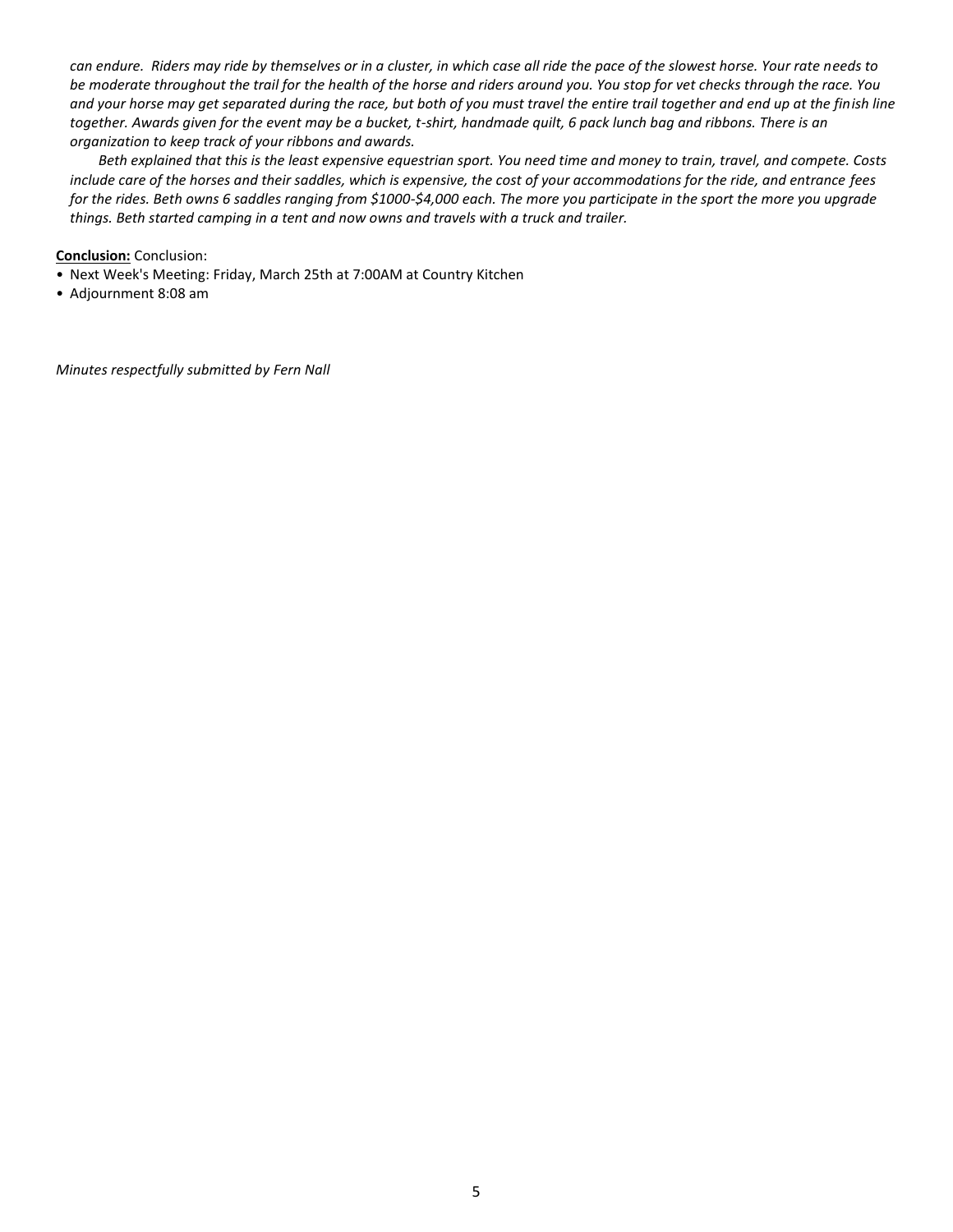**Attendance:** There were 26 in attendance, Jim Boebel, Tim Boldt, Carley Borcherding, Terri Ellis, Deb Elvidge, Steve Elvidge, Dan Engelke, Gary Engelke, Eileen Engelke, Mark Essex, Beth Frieders, Doreen Hlavaty, Maxine Lane, Eileen McCartney, Tom Nall, Fern Nall, Leon Neuheisel, Melissa Palfrey, Alaina Reeves, Bog Stephens, Ernie Thalmann, Ron Weier, Wayne Wodarz, Melissa Palfrey. Guests: Amy Coffee, Terri Ellis's friend and Dr. Jeff Huebschman

**Introduction:** M. Palfrey (filling in for H. Crofoot) called the meeting to order at 7:02 AM. Members stood for the Pledge of Allegiance and Optimist Creed.

## **Announcements:**

We welcomed the following guests: Amy Coffee, Terri Ellis's friend and Dr. Jeff Huebschman Special dates this week included Happy Birthday to Eileen McCartney who turned 65 today.

## **Meeting Activities:**

Mystery Greeter Eileen McCartney named Ron Weier. Joker Draw winner was Tom Nall who cut the 3 of spades.

# **Old Business:**

- Tri Star Basketball will be held Saturday, March 26<sup>th</sup> at the Bo Ryan Court at the UW-P Fieldhouse. Tim Boldt and Eileen McCartney have contacted the schools. Publicity for the even included news releases in the Journal, Queen B Radio and through the Parks and Recreation department. A. Reeves made a good plea for more volunteers.
- T. Nall announced that he found out the Oratorical Contest winners need to go to zone level competition before the district level. Arrangements are being made for the zone level competition to be held Saturday, April 2<sup>nd</sup> The Essay and Oratorical winners will be here on April 29<sup>th</sup> to present their entries.

## **New Business:**

- Gary and Eileen Engelke announced that theya re planning their 50<sup>th</sup> wedding anniversary celebration at the Golf Clubon July 30<sup>th</sup> and will keep us posted.
- **Upcoming Speakers for the Month of April** (Coordinated by Tom Nall)

April 1st – Business Meeting

April 8th – Bob Lowe will speak about the Parks and Recreation Department

April 15th – Doreen Hlavaty will speak about her recent trip to Africa

April 22nd – Rand Atkinson will talk about his book

April 29th -The winners of the Essay and Oratorical contests will join us

# **Guest Speaker:** Beth Frieders introduced Dr. Jeff Huebschman

*Dr. Jeff Huebschman, who was born in Nebraska. He obtained his MS degree from the University of Nebraska-Omaha, and PhD. Degree in zoology from the University of Nebraska-Lincoln studying Franklin squirrels. Jeff joined the UW-Platteville biology department in 2003 where he teaches a variety of classes. He lives in Lancaster with is wife, Erin, and their dogs.*

*Dr Huebschman introduced their 2 ½ week trip to the Antarctic as their 26 ½ wedding anniversary due to covid. They were a*  little nervous about going on a cruise ship with covid testing still in place. In the end he was pleased the testing was in place as one of *the people who joined the trip tested positive for covid and remained in Buenos Aires during the trip.*

*His presentation showed the route they traveled through Buenos Aires, the Drake passage, and then to the Shetland Island where they saw the upper half of the continent. They saw Chinstrap and Adelie penguins, seals, whales, and a jawbone. They didn't realize that the penguins were stinky because of their daily lifestyle. Penguins live in tight knit circular colonies. Their diet is fish and algae. Penguins remain in their rock nests most of the time and don't move far to do their business. Therefore, the outer ring of the nest is mostly their excrement. The result is that most of the penguins look dirty and are smelly. The penguins are the only fertilizer on the land and so they were pleased to see some small sprouts.*

*In addition to penguin slides, he showed examples of different ocean water ice, which are not thick, and freshwater ice,*  which can be 6' thick. The examples of them taking excursions on land and in zodiacs was interesting. The guides mark the trails for *the excursions on land for the safety of the tourists for their hikes. The penguins have the right of way, and they were amazed at the size of the penguin highways, which were straight paths formed as the penguins moved between their nests.* 

*Before the question-and-answer period he thanked his wife, Erin, for her patience with his interest in ice, nature, and credited her with being a good sport. Thanks for your presentation, Jeff.*

**Conclusion:** Meeting adjourned 7:50AM Minutes respectfully submitted by: Fern Nall, Secretary